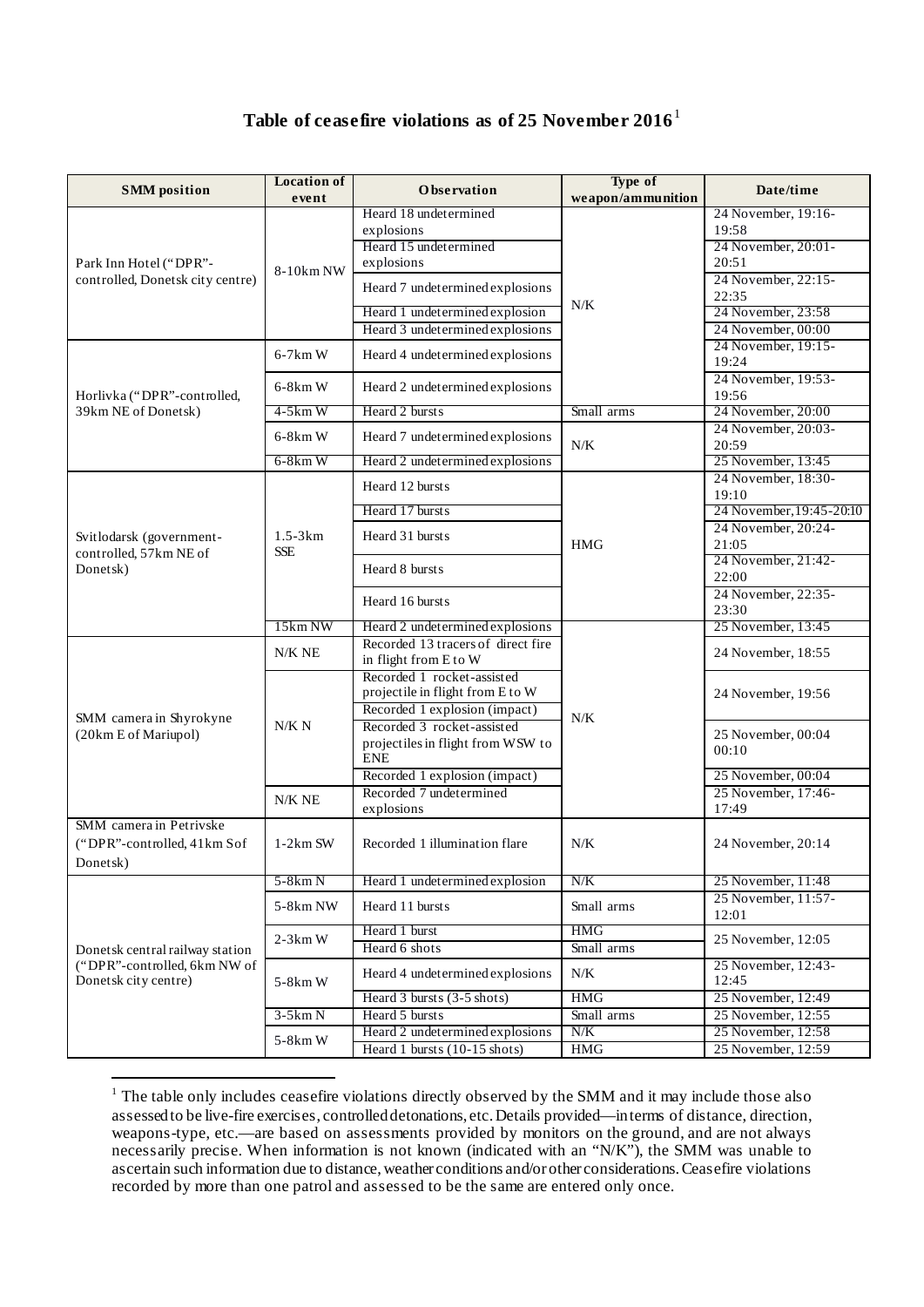|                               |                        | Heard 29 undetermined                                             |                   |                                          |
|-------------------------------|------------------------|-------------------------------------------------------------------|-------------------|------------------------------------------|
|                               |                        | explosions                                                        | N/K               |                                          |
|                               |                        | Heard 15 shots                                                    | Small arms        | 25 November, 13:00-                      |
|                               |                        | Heard 10 undetermined                                             |                   | 13:30                                    |
|                               | 5-8km N                | explosions                                                        | N/K               |                                          |
|                               |                        | Heard $3 \text{ bursts} (3-5 \text{ shots})$                      | HMG               | 25 November, 13:34                       |
|                               | $4-6km N$              | Heard 6 bursts (3-5 shots)                                        |                   | 25 November, 13:39                       |
|                               | $3-5km N$              | Heard 3 bursts (3-5 shots)                                        | Small arms        | 25 November, 13:40                       |
|                               | 5-8km NW               | Heard 3 undetermined explosions                                   | N/K               | 25 November, 13:43                       |
|                               | 4-6km N                | Heard 10 bursts (3-5 shots)                                       | Small arms        | 25 November, 13:44                       |
|                               | 5-8km NW               | Heard 3 undetermined explosions                                   |                   | 25 November, 13:45                       |
|                               |                        | Heard 3 undetermined explosions                                   | $N/K$             | 25 November, 13:48-                      |
|                               |                        | Heard 1 burst                                                     | <b>HMG</b>        | 13:49                                    |
|                               | 4-6km NW               | Heard 1 undetermined explosion                                    | N/K               |                                          |
|                               |                        | Heard 3 bursts (2-3 shots)                                        | <b>HMG</b>        | 25 November, 13:50-<br>13:52             |
|                               |                        | Heard 1 burst                                                     | Small arms        |                                          |
|                               | $2-3km$ W              | Heard 1 explosion (impact)                                        |                   | 25 November, 13:54                       |
|                               |                        | Heard 1 undetermined explosion                                    |                   | 25 November, 14:01                       |
|                               | 5km N                  | Heard 1 undetermined explosion                                    |                   | 25 November, 14:11                       |
|                               |                        |                                                                   |                   | 25 November, 14:14-                      |
|                               | $6-8km$ W              | Heard 6 undetermined explosions                                   | N/K               | 14:17                                    |
|                               | 8-10km N               | Heard 1 undetermined explosion                                    |                   | 25 November, 14:20                       |
|                               |                        | Heard 1 undetermined explosion                                    |                   | 25 November, 14:25                       |
|                               | 5km N                  | Heard 6 undetermined explosions                                   |                   | 25 November, 14:28-                      |
|                               |                        |                                                                   |                   | 14:30                                    |
|                               | $1-2km$ W              | Heard 6 undetermined explosions                                   | N/K               |                                          |
|                               | $1 \text{km} \text{W}$ | Heard uncountable overlapping                                     | Small arms        | 25 November, 09:45                       |
|                               |                        | bursts and single shots                                           |                   |                                          |
|                               | $2-3km$ W              | Heard 1 undetermined explosion                                    | $N/K$             | 25 November, 09:48                       |
|                               | $2-3km$ SW             | Heard 1 undetermined explosion                                    |                   | 25 November, 09:55                       |
|                               |                        | Heard 6 bursts                                                    | Small arms        |                                          |
|                               | $2-3km$ W              | Heard 120 undetermined                                            | N/K               |                                          |
|                               |                        | explosions                                                        |                   | 25 November, 10:20-                      |
|                               |                        | Heard uncountable overlapping                                     | Small arms        | 10:38                                    |
|                               |                        | bursts and single shots                                           |                   |                                          |
|                               |                        | Heard uncountable overlapping                                     |                   | 25 November, 10:39-                      |
|                               |                        | bursts and single shots                                           |                   | 10:40                                    |
|                               | $2-4km$ W              | Heard 1 undetermined explosion                                    |                   | 25 November, 11:21                       |
|                               | $1-2km$ W              | Heard 2 undetermined explosions                                   |                   | 25 November, 11:28                       |
|                               | $2-3km$ W              | Heard 4 undetermined explosions                                   | $N/K$             | 25 November, 11:40-                      |
|                               |                        |                                                                   |                   | 11:41                                    |
|                               | $2 - 3km$ SW           | Heard 1 undetermined explosion                                    |                   | 25 November, 11:47                       |
|                               | $1-2km S$              | Heard 3 bursts                                                    | Small arms        | 25 November, 11:55                       |
| Yasynuvata ("DPR"-controlled, | $3-4km$ W              | Heard 3 undetermined explosions                                   |                   | 25 November, 12:56                       |
| 16km NE of Donetsk)           | 3-4km SW               | Heard 1 undetermined explosion                                    |                   | 25 November, 12:57                       |
|                               | 3-4km W                | Heard 1 undetermined explosion                                    |                   | 25 November, 12:58                       |
|                               | 3-4km SW<br>3-4km NW   | Heard 1 undetermined explosion                                    | N/K               | 25 November, 13:00                       |
|                               |                        | Heard 1 undetermined explosion<br>Heard 4 undetermined explosions |                   | 25 November, 13:01                       |
|                               | $3-4km$ W<br>$2-3km$ W |                                                                   |                   | 25 November, 13:06<br>25 November, 13:51 |
|                               |                        | Heard 1 undetermined explosion<br>Heard 4 undetermined explosions |                   | 25 November, 13:55                       |
|                               | $3-4km$ W              | Heard 2 undetermined explosions                                   |                   | 25 November, 13:59                       |
|                               |                        | Heard 1 burst (10-15 shots)                                       | Small arms        | 25 November, 14:00                       |
|                               | $2-3km$ W              |                                                                   |                   |                                          |
|                               | $3-4km$ W              | Heard 1 undetermined explosion<br>Heard 5 bursts                  | N/K<br>Small arms | 25 November, 14:04<br>25 November, 14:08 |
|                               | $2-3km$ W              | Heard 2 undetermined explosions                                   | N/K               |                                          |
|                               |                        | Heard 5 bursts                                                    | Small arms        | 25 November, 14:10                       |
|                               | $3-4km$ W              | Heard 1 undetermined explosion                                    | N/K               | 25 November, 14:11                       |
|                               |                        |                                                                   |                   |                                          |
|                               | $2-3km$ W              | Heard 3 undetermined explosions<br>Heard 1 undetermined explosion | N/K               | 25 November, 14:12                       |
|                               |                        |                                                                   |                   | 25 November, 14:13                       |
|                               | 3-4km NW               | Heard 1 undetermined explosion<br>Heard 1 burst                   | Small arms        | 25 November, 14:15<br>25 November, 14:16 |
|                               | $2-3km$ W              |                                                                   |                   |                                          |
|                               |                        | Heard 4 undetermined explosions<br>Heard 1 burst                  | N/K<br><b>HMG</b> | 25 November, 14:17                       |
|                               |                        |                                                                   |                   |                                          |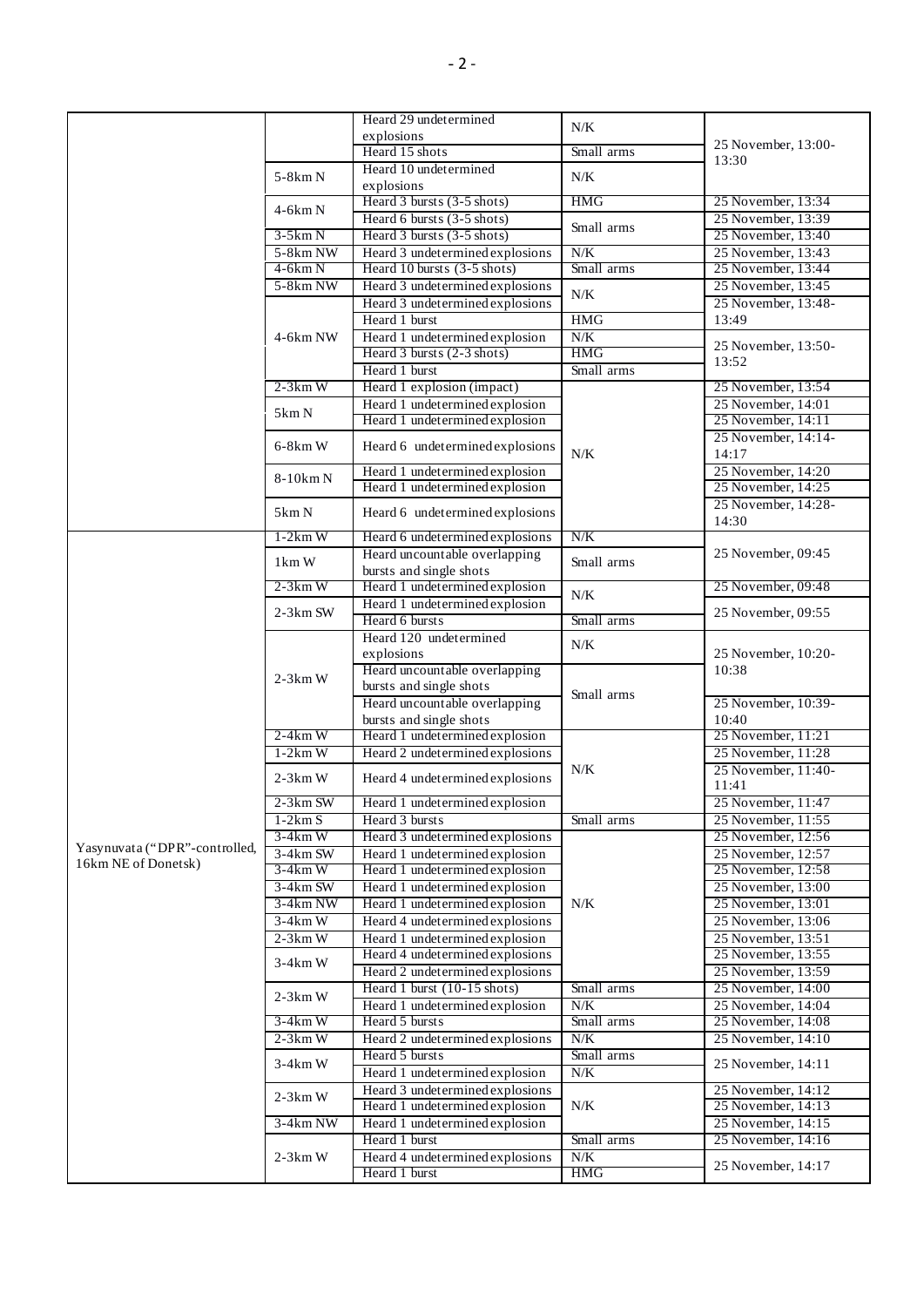|                                                                    |              | Heard 1 burst                    |                                       | 25 November, 14:21           |
|--------------------------------------------------------------------|--------------|----------------------------------|---------------------------------------|------------------------------|
|                                                                    |              | Heard 2 undetermined explosions  | N/K                                   | 25 November, 14:28           |
| Avdiivka (government-                                              | 3-4km SSE    | Heard 1 explosion (outgoing)     | Recoilless gun (SPG-<br>$9,73$ mm $)$ | 25 November, 11:42           |
|                                                                    | 3km SE       | Heard 1 explosion (outgoing)     | Rocket-propelled<br>grenade (RPG-7)   | 25 November, 12:55           |
|                                                                    |              | Heard 1 explosion (outgoing)     | Recoilless gun (SPG-<br>$9,73$ mm $)$ | 25 November, 13:05           |
| controlled, 17km N of Donetsk)                                     |              | Heard 2 bursts                   | <b>HMG</b>                            | 25 November, 13:07           |
|                                                                    | $4-5km S$    | Heard 3 bursts                   | Small arms                            |                              |
|                                                                    |              | Heard 3 explosions (outgoing)    | Recoilless gun (SPG-<br>$9,73$ mm $)$ | 25 November, 13:19           |
|                                                                    |              | Heard 2 explosions (outgoing)    |                                       | 25 November, 13:23           |
|                                                                    |              | Heard 1 explosion (outgoing)     |                                       | 25 November, 13:25           |
|                                                                    |              | Heard 1 explosion (outgoing)     |                                       | 25 November, 13:35           |
|                                                                    |              | Recorded 1 undetermined          |                                       | 25 November, 16:29           |
|                                                                    |              | explosion                        |                                       |                              |
|                                                                    |              | Recorded 1 undetermined          |                                       | 25 November, 16:30           |
|                                                                    |              | explosion                        |                                       |                              |
|                                                                    |              | Recorded 1 illumination flare in |                                       | 25 November, 16:32           |
|                                                                    |              | flight from NE to SW             |                                       |                              |
|                                                                    |              | Recorded 4 undetermined          |                                       |                              |
|                                                                    | 4-6 km ESE   | projectiles in flight from NE to | N/K                                   | 25 November, 16:36           |
|                                                                    |              | <b>SW</b>                        |                                       |                              |
|                                                                    |              | Recorded 2 undetermined          |                                       |                              |
| SMM camera in Avdiivka                                             |              | explosions                       |                                       | 25 November, 16:37           |
| (government-controlled, 17km                                       |              | Recorded 1 undetermined          |                                       |                              |
| N of Donetsk)                                                      |              | projectile in flight from NE to  |                                       |                              |
|                                                                    |              | <b>SW</b>                        |                                       | 25 November, 16:38           |
|                                                                    |              | Recorded 1 undetermined          |                                       |                              |
|                                                                    |              | explosion                        |                                       |                              |
|                                                                    |              | Recorded 1 undetermined          |                                       |                              |
|                                                                    | $4-6kmE$     | projectile in flight from NE to  | N/K<br>N/K                            | 25 November, 17:03           |
|                                                                    |              | <b>SW</b>                        |                                       |                              |
|                                                                    | 4-6 km ESE   | Recorded 3 undetermined          |                                       |                              |
|                                                                    |              | explosions                       |                                       | 25 November, 17:07           |
|                                                                    |              | Recorded 4 undetermined          |                                       | 25 November, 17:16           |
|                                                                    |              | explosions                       |                                       |                              |
|                                                                    |              | Heard and saw 2 explosions       |                                       |                              |
| Dokuchaievsk ("DPR"-                                               |              | (impacts)                        |                                       | 25 November, 13:50           |
| controlled, 30km SW of                                             | $3-4km$ W    | Heard 2 explosions (impacts)     |                                       |                              |
| Donetsk)                                                           |              | Heard and saw 1 air burst        |                                       |                              |
|                                                                    |              | Heard 2 explosions (impacts)     |                                       | 25 November, 13:58           |
|                                                                    | $6 - 7km$ SE | Heard 2 undetermined explosions  |                                       | 25 November, 09:35-          |
|                                                                    |              |                                  |                                       | 09:38                        |
|                                                                    |              |                                  | IFV (BMP-2) cannon                    |                              |
| 2.5km NE of Hnutove                                                | $10km$ SE    | Heard at least 25 shots          | (30mm)                                | 25 November, 09:47-<br>10:01 |
|                                                                    | $4-5km$ SE   | Heard 1 burst                    | <b>HMG</b>                            |                              |
| (government-controlled, 20km)                                      | N/K E        | Heard 1 undetermined explosion   |                                       | 25 November, 14:30-          |
| NE of Mariupol)                                                    | N/K SE       | Heard 2 undetermined explosions  |                                       | 14:33                        |
|                                                                    | $3-5km$ SE   | Heard and saw 2 air bursts       |                                       | 25 November, 14:38-          |
|                                                                    |              | Heard 1 undetermined explosion   |                                       | 14:41                        |
|                                                                    | 6-7km SSE    | Heard 73 undetermined            |                                       | 25 November, 14:46-          |
|                                                                    |              | explosions                       |                                       | 15:09                        |
| Pionerske (government-                                             |              |                                  |                                       |                              |
| controlled, 14km E of                                              | N/K E        | Heard 3 undetermined explosions  |                                       | 25 November, 10:00           |
| Mariupol)                                                          |              |                                  | N/K                                   |                              |
| Sopyne (government-                                                |              |                                  |                                       |                              |
| controlled, 16km E of                                              | $1-2km$ NE   | Heard 1 undetermined explosion   |                                       | 25 November, 10:39           |
| Mariupol)                                                          |              |                                  |                                       |                              |
|                                                                    | N/K SW       | Heard 3 undetermined explosions  |                                       | 25 November, 11:09           |
| 3km NE of Zaichenko ("DPR"-<br>controlled, 26km NE of<br>Mariupol) | 7km W        | Heard 1 explosion (impact)       |                                       |                              |
|                                                                    | N/K W        | Heard 4 undetermined explosions  |                                       | 25 November, 11:17-          |
|                                                                    | $6-7km$ SW   | Heard 15 explosions (impacts)    |                                       | 11:37                        |
|                                                                    |              | Heard 2 explosions (outgoing)    |                                       |                              |
| 1km N of Zaichenko ("DPR"-                                         | $3-4km$      | Heard at least 20 bursts         | Small arms                            | 25 November, 11:52-          |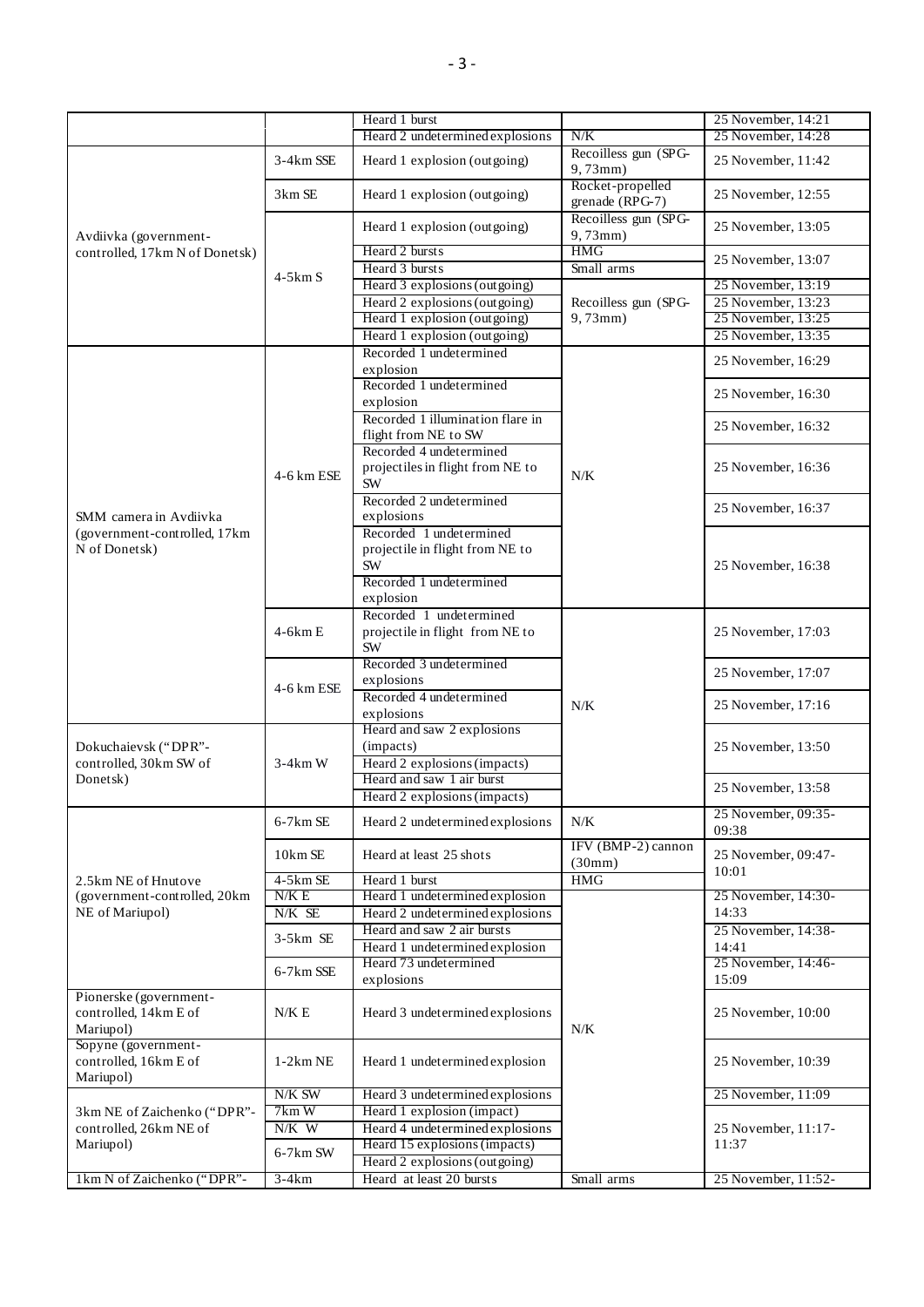| controlled, 26km NE of                                         | <b>WSW</b> | Heard at least 30 shots         |            | 12:03                        |
|----------------------------------------------------------------|------------|---------------------------------|------------|------------------------------|
| Mariupol)                                                      | $N/K$ S    | Heard 3 undetermined explosions |            | 25 November, 12:05-          |
|                                                                | N/K WNW    | Heard 1 undetermined explosion  |            | 12:25                        |
|                                                                | N/K SSW    | Heard 6 undetermined explosions |            |                              |
|                                                                | N/K WNW    | Heard 2 undetermined explosions |            | 25 November, 12:26-<br>12:40 |
|                                                                | N/K ESE    | Heard 12 undetermined           | N/K        | 25 November, 11:00-          |
|                                                                |            | explosions                      |            | 11:10                        |
|                                                                |            | Heard 7 undetermined explosions |            | 25 November, 11:16-          |
| Orlivske (government-<br>controlled, 23km NE of<br>Mariupol)   |            | and saw black smoke             |            | 11:23                        |
|                                                                | 5-6km ESE  | Heard 13 undetermined           |            | 25 November, 11:24-          |
|                                                                |            | explosions                      |            | 11:42                        |
|                                                                |            | Heard 3 bursts (10-15 shots)    | Small arms | 25 November, 11:45-<br>12:00 |
|                                                                |            | Heard 2 bursts $(5-10$ shots)   | <b>HMG</b> |                              |
|                                                                |            | Heard 2 undetermined explosions | N/K        |                              |
| Lebedynske (government-<br>controlled, 16km NE of<br>Mariupol) | N/K SSE    | Heard 1 undetermined explosion  |            | 25 November, 12:20           |
| Pavlopil (government-<br>controlled, 26km NE of<br>Mariupol)   | N/K SE     | Heard 1 undetermined explosion  | N/K        | 25 November, 12:45           |
| Bezimenne ("DPR"-controlled,<br>30km E of Mariupol)            | $N/K$ W    | Heard 2 undetermined explosions |            | 25 November, 13:45-<br>13:50 |
| Kulykove ("DPR"-controlled,<br>30km NE of Mariupol)            | N/K W      | Heard 2 shots                   | Small arms | 25 November, 14:22-<br>14:45 |
|                                                                | N/K SSW    | Heard 4 undetermined explosions | N/K        |                              |
|                                                                | N/K SW     | Heard 3 undetermined explosions |            |                              |